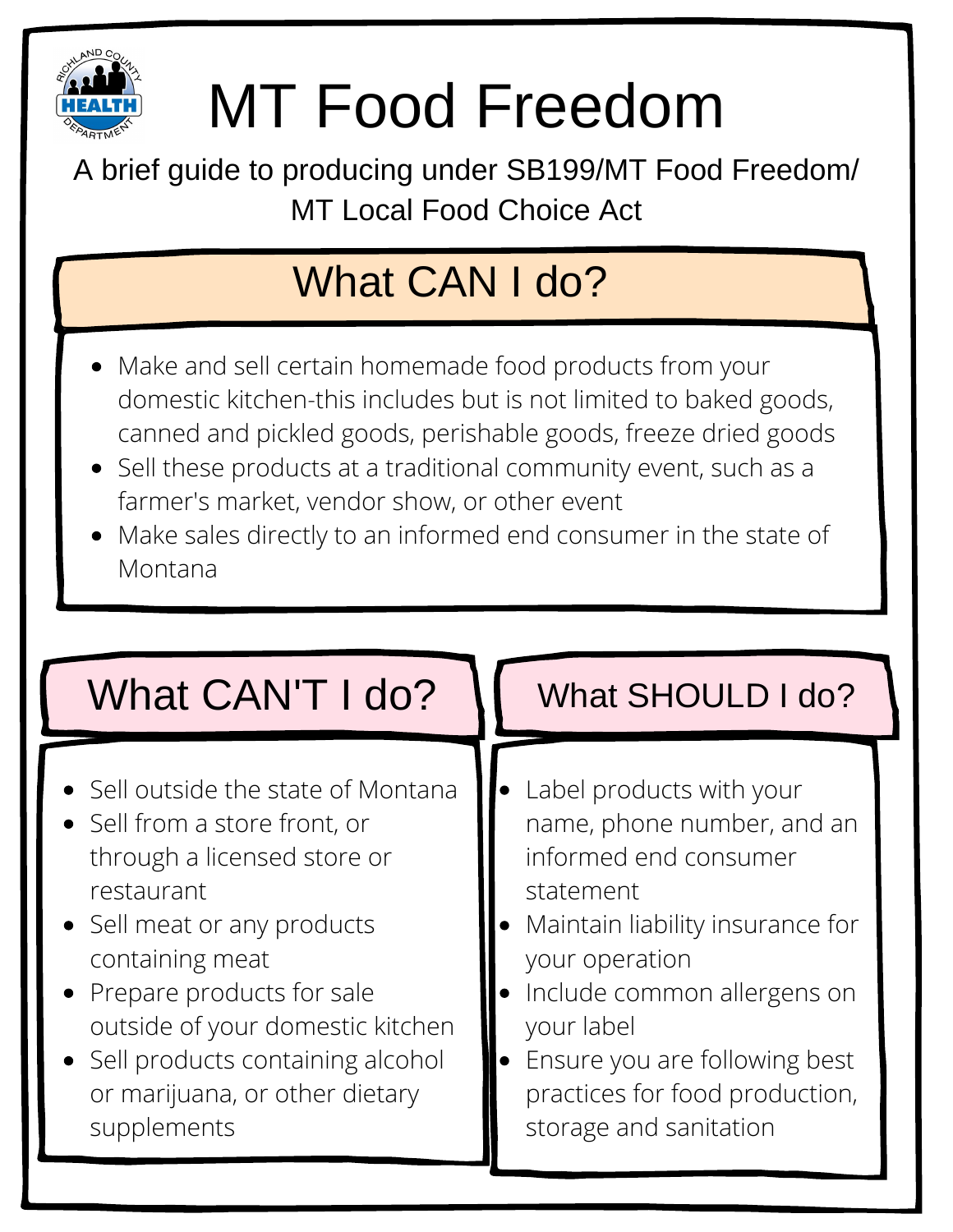

## MT Food Freedom

A brief guide to producing under SB199/MT Food Freedom/ MT Local Food Choice Act

### Frequently Asked Questions

- **Is this document an exhaustive list of what is permissible under Food Freedom?**
	- Unfortunately, no, this document is not exhaustive. For more information, please read Senate Bill 199 from the 2021 Legislative Session at leg.mt.gov

### **What qualifies as informing the consumer?**

- Food Freedom requires that you sell to an informed end consumer. While you are free to determine how you will best accomplish this, the consumer must know that the homemade food products have not been licensed, permitted, certified, packaged, labeled, or inspected under any official regulations. This could be easily included on a product label.
- **Will I be financially liable if someone gets sick from my products?**
	- Yes, you will be held personally and financially liable for illness caused by your products. Maintaining liability insurance for your operation is a good idea.
- **Can I sell to people from North Dakota?**
	- Your sales must be made in the state of Montana. Out-ofstaters must meet you in Montana to make their purchase.
- **Can I sell online and ship my products?**
	- You must make personal sales. You cannot sell online and you cannot ship products.